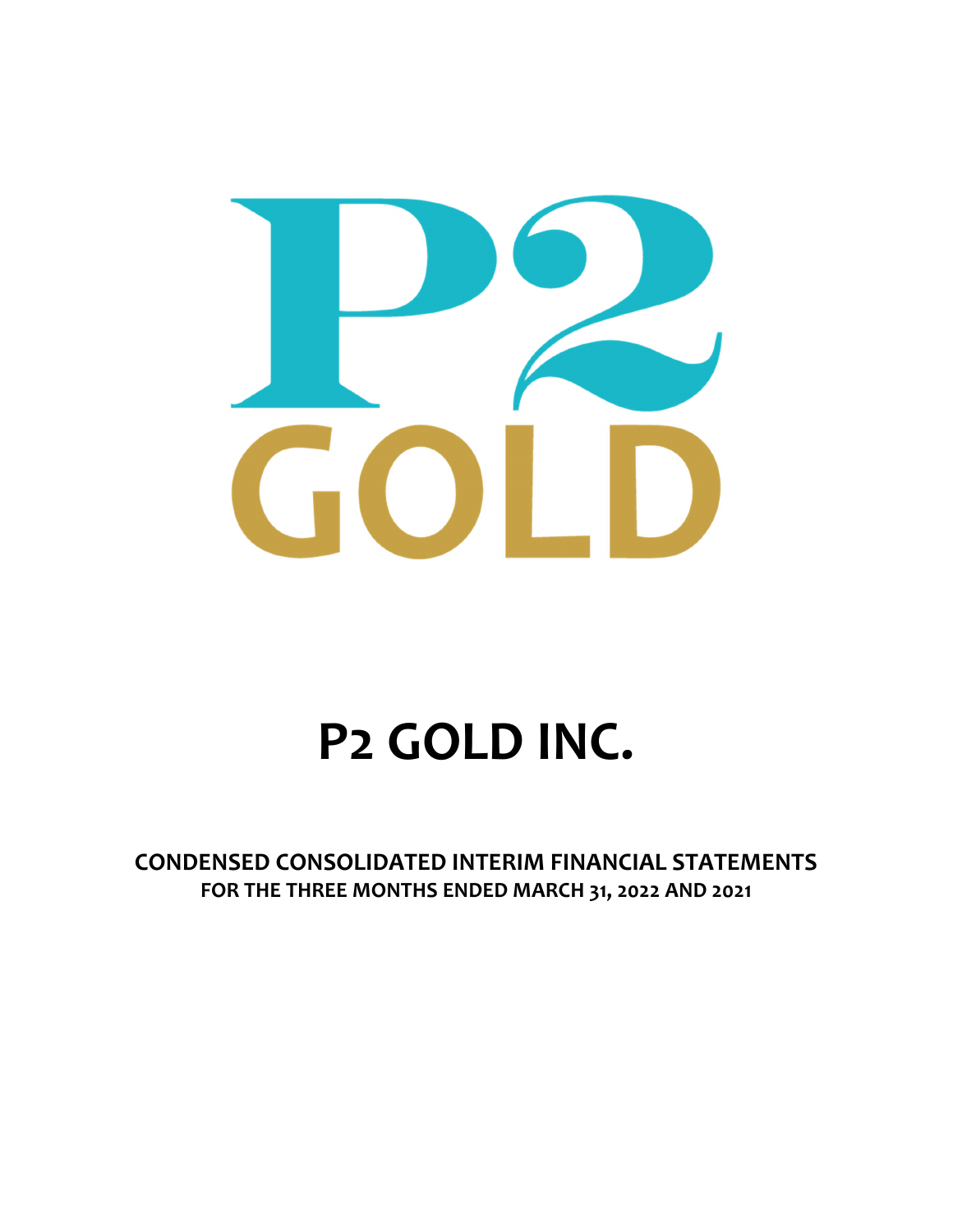

## **P2 GOLD INC.** CONDENSED CONSOLIDATED INTERIM STATEMENTS OF FINANCIAL POSITION Unaudited ‐ Expressed in Canadian Dollars

|                                                            | Note             |    | March 31,    |               |              |
|------------------------------------------------------------|------------------|----|--------------|---------------|--------------|
|                                                            |                  |    | 2022         |               | 2021         |
| <b>ASSETS</b>                                              |                  |    |              |               |              |
| <b>Current assets</b>                                      |                  |    |              |               |              |
| Cash and cash equivalents                                  |                  | \$ | 5,629,253    | \$            | 7,796,236    |
| Receivables and other                                      | 3                |    | 364,409      |               | 202,781      |
|                                                            |                  |    | 5,993,662    |               | 7,999,017    |
| <b>Non-current assets</b>                                  |                  |    |              |               |              |
| Restricted cash                                            |                  |    | 146,603      |               | 146,603      |
| Property, plant and equipment                              | 4                |    | 271,058      |               | 306,493      |
| <b>Total assets</b>                                        |                  | \$ | 6,411,323    | \$            | 8,452,113    |
| <b>LIABILITIES</b>                                         |                  |    |              |               |              |
| <b>Current liabilities</b>                                 |                  |    |              |               |              |
| Accounts payable and accrued liabilities                   | 5                | \$ | 280,680      | $\frac{1}{2}$ | 418,825      |
| Current portion of lease obligations                       | 6                |    | 121,430      |               | 117,620      |
| Current portion of acquisition liabilities - Gabbs Project | 7                |    | 4,934,669    |               | 4,885,095    |
| Flow-through share premium liability                       |                  |    | 1,371,115    |               | 1,425,728    |
|                                                            |                  |    | 6,707,894    |               | 6,847,268    |
| <b>Non-current liabilities</b>                             |                  |    |              |               |              |
| Lease obligations                                          | 6                |    | 101,320      |               | 133,446      |
| Acquisition liabilities - Gabbs Project                    | 7                |    | 5,905,819    |               | 5,918,567    |
|                                                            |                  |    | 12,715,033   |               | 12,899,281   |
| <b>SHAREHOLDERS' EQUITY</b>                                |                  |    |              |               |              |
| Share capital                                              | 9                |    | 28, 253, 798 |               | 28,196,973   |
| Other reserves                                             | 9                |    | 2,632,017    |               | 2,285,635    |
| Accumulated other comprehensive income ("AOCI")            |                  |    | 314,015      |               | 154,430      |
| Deficit                                                    |                  |    | (37,503,540) |               | (35,084,206) |
|                                                            |                  |    | (6,303,710)  |               | (4,447,168)  |
| Total liabilities and shareholders' equity                 |                  | \$ | 6,411,323    | \$            | 8,452,113    |
| Nature of operations and going concern                     | 1                |    |              |               |              |
| Commitments                                                | 12               |    |              |               |              |
| Subsequent events                                          | 13               |    |              |               |              |
| Approved on behalf of the Board of Directors:              |                  |    |              |               |              |
| "Ron MacDonald"                                            | "Joseph Ovsenek" |    |              |               |              |
| Ron MacDonald                                              | Joseph Ovsenek   |    |              |               |              |

*The accompanying notes are an integral part of these condensed consolidated interim financial statements.*

Chair of the Audit Committee Chair of the Board, President and CEO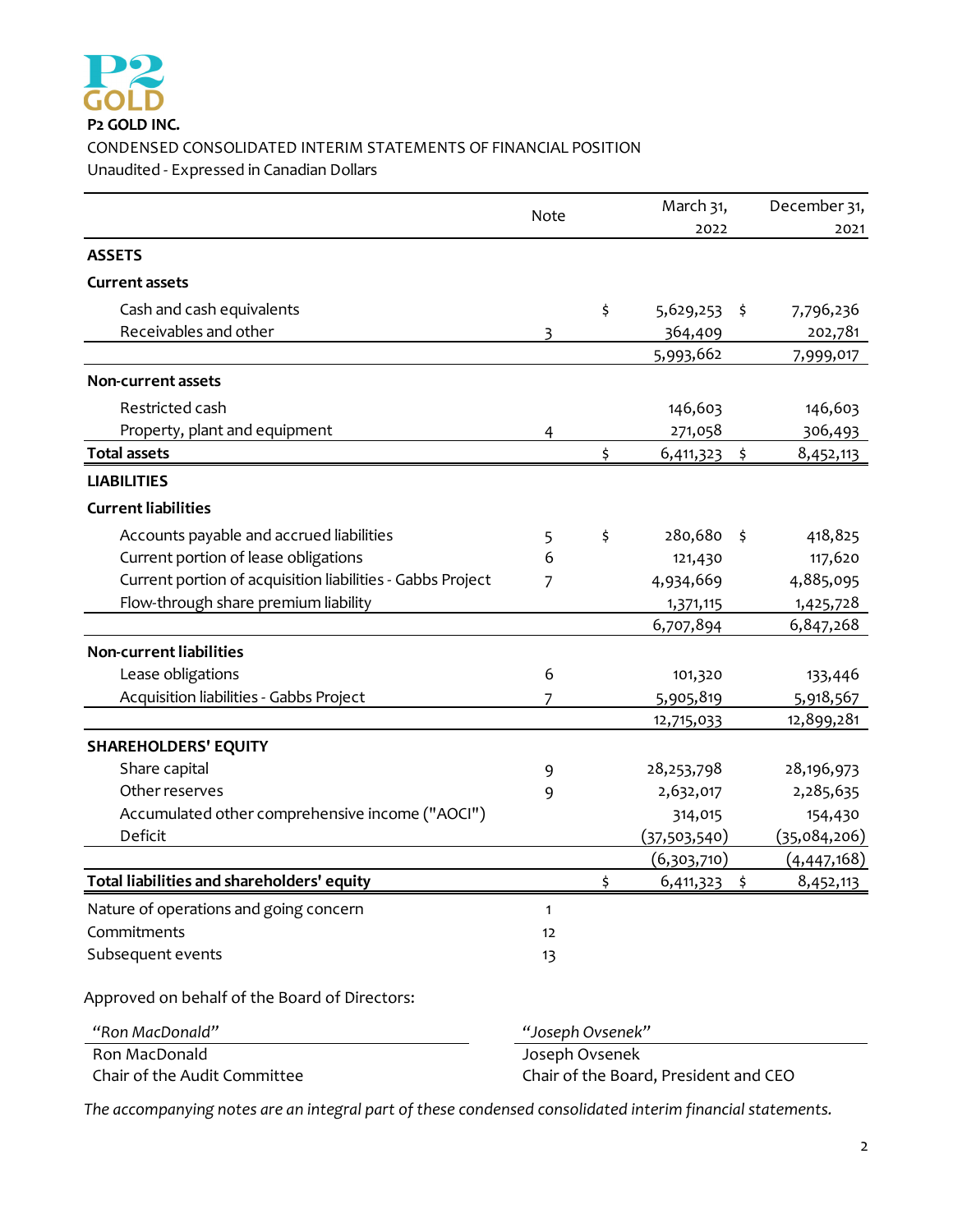

CONDENSED CONSOLIDATED INTERIM STATEMENTS OF LOSS AND COMPREHENSIVE LOSS Unaudited - Expressed in Canadian dollars, except for share data

|                                                                  |      |                         | For the three months ended |  |
|------------------------------------------------------------------|------|-------------------------|----------------------------|--|
|                                                                  | Note | March 31,               | March 31,                  |  |
|                                                                  |      | 2022                    | 2021                       |  |
| Exploration and evaluation ("E&E") expenditures                  | 7    | \$<br>1,466,636<br>- \$ | 247,737                    |  |
| Administrative expenses                                          |      |                         |                            |  |
| Share-based compensation                                         | 9    | 364,222                 | 131,316                    |  |
| General and administrative                                       |      | 245,457                 | 96,959                     |  |
| Investor relations and travel                                    |      | 91,802                  | 6,712                      |  |
| Professional fees                                                |      | 37,476                  | 88,378                     |  |
| Depreciation                                                     | 4    | 35,435                  | 30,670                     |  |
| Shareholder information                                          |      | 33,684                  | 21,625                     |  |
| Total administrative expenses                                    |      | 808,076                 | 375,660                    |  |
| <b>Operating loss</b>                                            |      | (2, 274, 712)           | <u>(623,397) </u>          |  |
| Interest and finance expense                                     | 8    | (200, 511)              | (8, 647)                   |  |
| Foreign exchange loss                                            |      | (1, 653)                |                            |  |
| Interest and finance income                                      |      | 2,929                   | 1,206                      |  |
| Loss before taxes                                                |      | (2,473,947)             | (630,838)                  |  |
| Flow-through share premium recovery                              |      | 54,613                  |                            |  |
| Net loss for the period                                          |      | \$<br>(2,419,334) \$    | (630, 838)                 |  |
| Other comprehensive loss, net of tax                             |      |                         |                            |  |
| Items that may be subsequently reclassified to earnings or loss: |      |                         |                            |  |
| Currency translation adjustments                                 |      | 159,585                 |                            |  |
| Comprehensive loss for the period                                |      | \$<br>(2,259,749) \$    | (630,838)                  |  |
| Loss per share - basic and diluted                               |      | \$<br>$(0.03)$ \$       | (0.02)                     |  |
| Weighted average number of shares outstanding                    |      | 70,408,549              | 29,518,331                 |  |

*The accompanying notes are an integral part of these condensed consolidated interim financial statements.*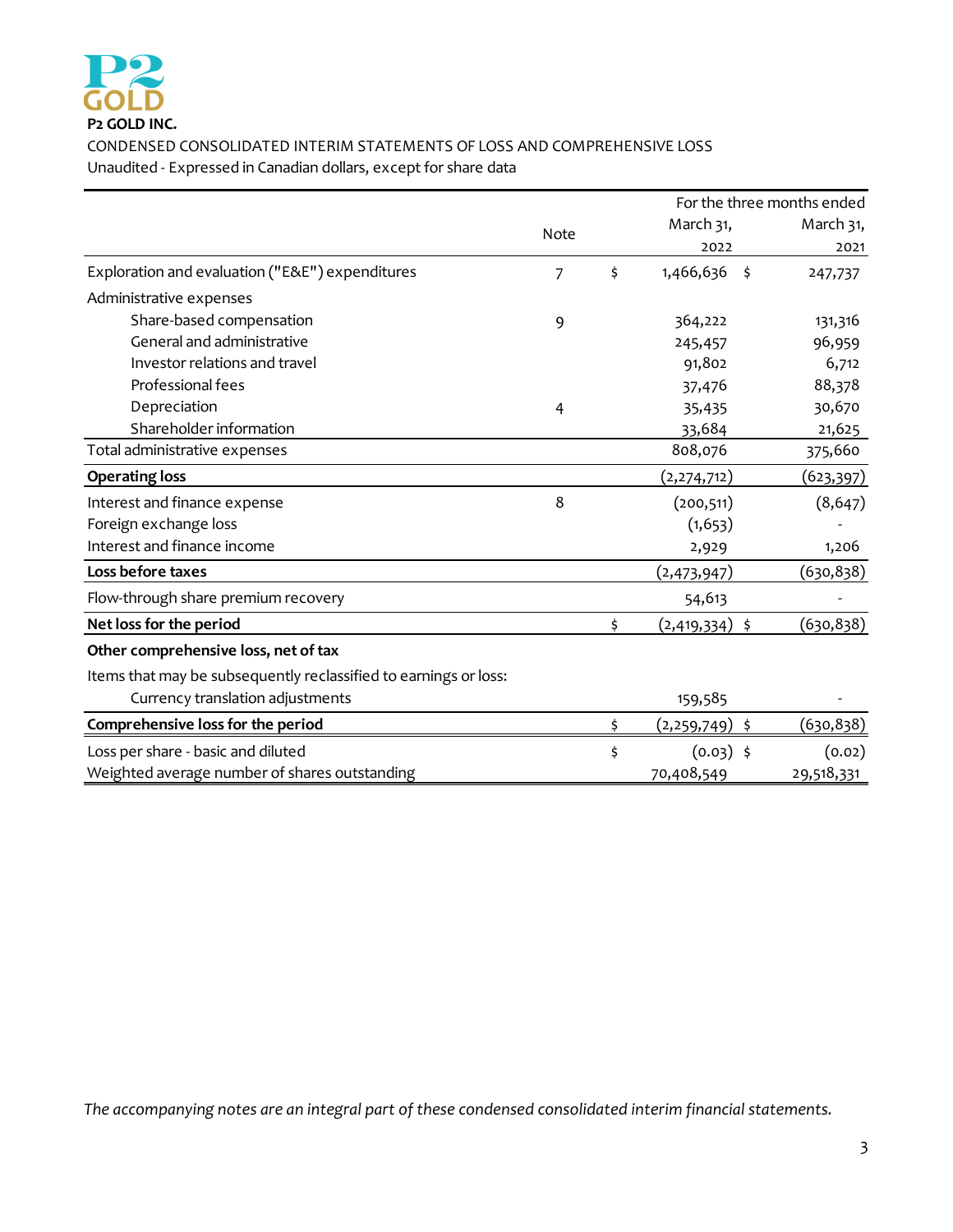

#### CONDENSED CONSOLIDATED INTERIM STATEMENTS OF CASH FLOWS

Unaudited ‐ Expressed in Canadian dollars

|                                                        |                | For the three months ended |            |  |  |
|--------------------------------------------------------|----------------|----------------------------|------------|--|--|
|                                                        | Note           | March 31,                  | March 31,  |  |  |
|                                                        |                | 2022                       | 2021       |  |  |
| Cash flows used in operating activities                |                |                            |            |  |  |
| Net loss for the period                                |                | \$<br>$(2,419,334)$ \$     | (630, 838) |  |  |
| Items not affecting cash:                              |                |                            |            |  |  |
| Depreciation                                           | $\overline{4}$ | 35,435                     | 30,670     |  |  |
| Flow-through share premium recovery                    |                | (54, 613)                  |            |  |  |
| Interest and finance expense, net                      |                | 197,582                    | 7,441      |  |  |
| Share-based compensation                               | 9              | 364,222                    | 131,316    |  |  |
| Unrealized foreign exchange gain                       |                | (504)                      |            |  |  |
| Changes in non-cash working capital items:             |                |                            |            |  |  |
| Receivables and other assets                           |                | (149, 135)                 | 127,976    |  |  |
| Accounts payable and accrued liabilities               |                | (94, 140)                  | 22,396     |  |  |
| Acquisition liabilities - Gabbs Project                |                | 1,943                      |            |  |  |
| Net cash used in operating activities                  |                | (2, 118, 544)              | (311, 039) |  |  |
| Cash flows generated by (used in) investing activities |                |                            |            |  |  |
| Interest received                                      |                | 2,929                      | 1,206      |  |  |
| Purchase of property, plant and equipment              |                |                            | (22,790)   |  |  |
| Restricted cash                                        |                |                            | (70,000)   |  |  |
| Net cash generated by (used in) investing activities   |                | 2,929                      | (91, 584)  |  |  |
| Cash flows used in financing activities                |                |                            |            |  |  |
| Payment of lease obligations                           | 6              | (34,358)                   | (33,520)   |  |  |
| Proceeds from exercise of share options                |                | 20,400                     |            |  |  |
| Proceeds from exercise of warrants                     |                | 19,500                     |            |  |  |
| Share issuance costs                                   |                | (54, 674)                  |            |  |  |
| Net cash used in financing activities                  |                | (49, 132)                  | (33,520)   |  |  |
| Decrease in cash and cash equivalents for the period   |                | (2,164,747)                | (436, 143) |  |  |
| Cash and cash equivalents, beginning of period         |                | 7,796,236                  | 1,634,964  |  |  |
| Effect of foreign exchange rate changes                |                |                            |            |  |  |
| on cash and cash equivalents                           |                | (2, 236)                   |            |  |  |
| Cash and cash equivalents, end of period               |                | \$<br>5,629,253<br>\$      | 1,198,821  |  |  |

*The accompanying notes are an integral part of these condensed consolidated interim financial statements.*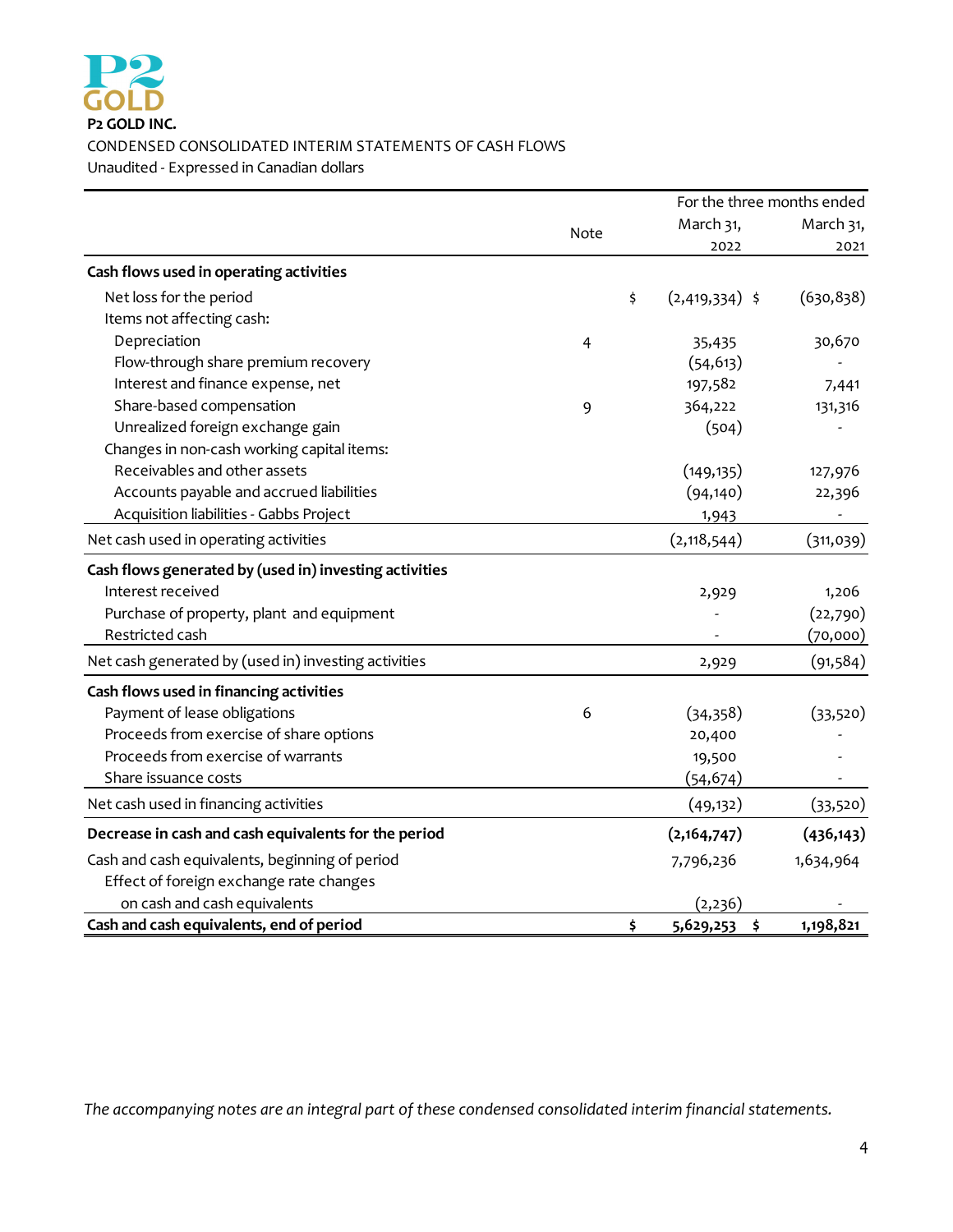#### CONDENSED CONSOLIDATED INTERIM STATEMENTS OF CHANGES IN EQUITY Unaudited - Expressed in Canadian dollars, except for share data

Note Number of common shares Share capital Other reserves AOCI Deficit Total Balance - December 31, 2020 29,518,331 \$ 8,490,458 \$ 948,771 \$ 5 (7,696,870) \$ 1,742,359 Value assigned to share options vested a set of the set of the set of the set of the set of the set of the set of the set of the set of the set of the set of the set of the set of the set of the set of the set of the set of the set of the s Loss for the period **by the contract of the contract of the contract of the contract of the contract of the contract of the contract of the contract of the contract of the contract of the contract of the contract of the co** Balance ‐ March 31, 2021 29,518,331 \$ 8,490,458 \$ 1,080,087 \$ ‐ \$ (8,327,708) \$ 1,242,837 Balance - December 31, 2021 70,347,882 \$ 28,196,973 \$ 2,285,635 \$ 154,430 \$ (35,084,206) \$ (4,447,168) Share issuance costs ‐ ‐ (915) ‐ ‐ (915) Exercise of share options  $9$  60,000  $38,240$   $(17,840)$   $(17,840)$   $(17,840)$ Exercise of warrants  $9 \qquad 30,000 \qquad 19,500$ Value assigned to share options vested 9 ‐ ‐ ‐ 364,222 ‐ 364,222 Currency translation adjustments ‐ ‐ ‐ ‐ 159,585 159,585  $\sim$   $(2,419,334)$   $(2,419,334)$ Balance - March 31, 2022 70,437,882 \$ 28,253,798 \$ 2,632,017 \$ 314,015 \$ (37,503,540) \$ (6,303,710)

*The accompanying notes are an integral part of these condensed consolidated interim financial statements.*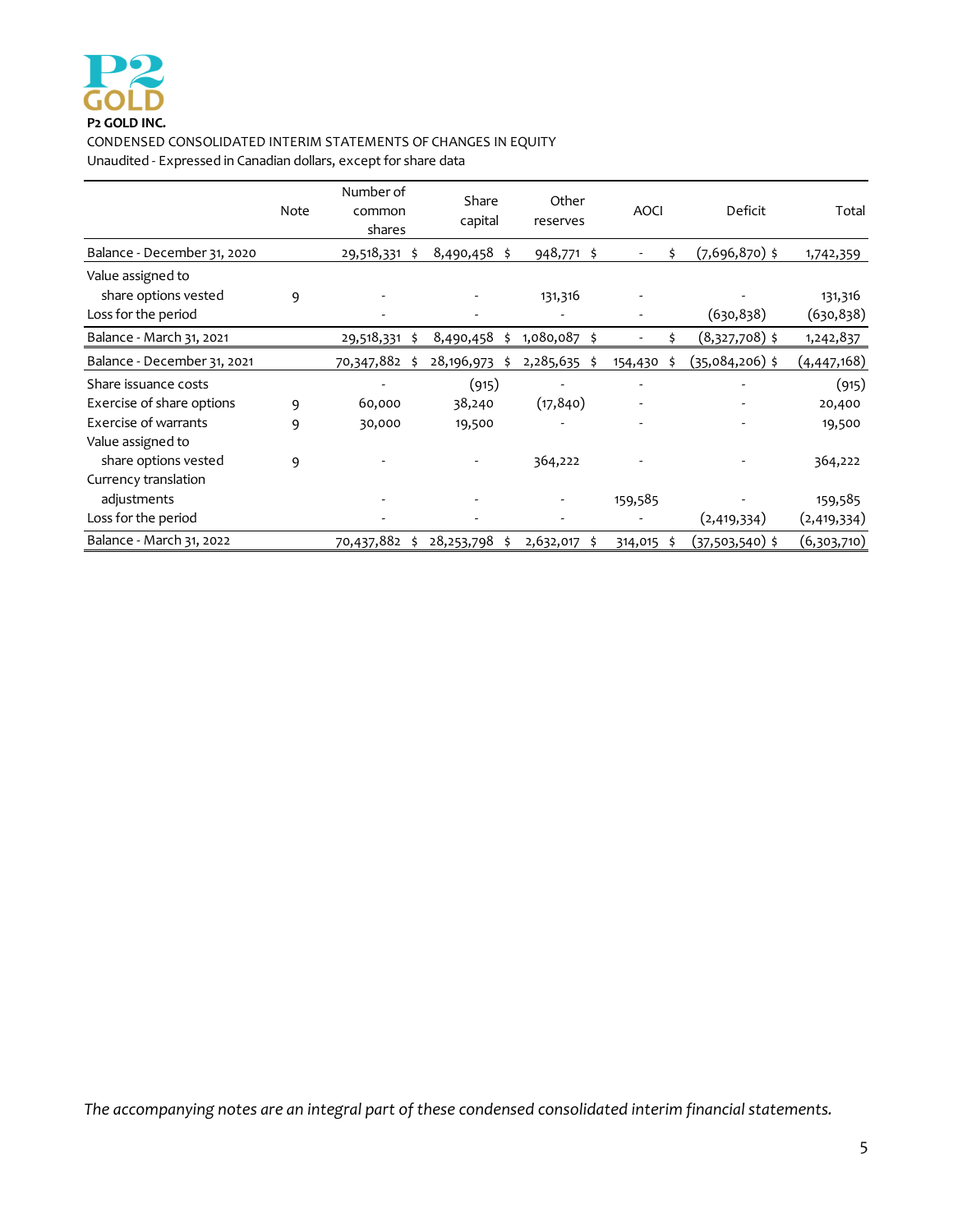

#### **1. NATURE OF OPERATIONS AND GOING CONCERN**

#### **(a) Nature of operations**

P2 Gold Inc. (the "Company") was incorporated under the laws of the Canada Business Corporations Act on November 10, 2017. The Company's common shares are traded on the TSX Venture Exchange ("Exchange") under the symbol "PGLD". The address of the Company's head office is Suite 1100 – 355 Burrard Street, Vancouver, British Columbia ("BC"), Canada, V6C 2G8.

The Company is a mineral exploration company engaged in the acquisition, exploration and development of mineral resource properties primarily in BC, Canada and the western United States of America ("USA"). Currently, the Company is focused on acquiring ownership rights to these properties and financing exploration programs to identify potential mineral reserves.

The Company has not yet determined whether its mineral resource properties contain mineral reserves that are economically recoverable. The continued operation of the Company is dependent upon the preservation of its interest in its properties, the discovery of economically recoverable reserves, the ability of the Company to obtain the necessary financing to complete the exploration and development of such properties and upon future profitable production or proceeds from the disposition of such properties.

#### **(b) Going concern assumption**

These condensed consolidated interim financial statements are prepared on a going concern basis, which contemplates that the Company will be able to meets its commitments, continue operations and realize its assets and discharge its liabilities in the normal course of business for at least twelve months from March 31, 2022. The Company has incurred ongoing losses and expects to incur further losses in the advancement of its business activities. For the three months ended March 31, 2022, the Company incurred a net loss of \$2,419,334 and used cash in operating activities of \$2,118,544. As at March 31, 2022, the Company had cash and cash equivalents of \$5,629,253, a working capital deficit of \$714,232 and an accumulated deficit of \$37,503,540. The Company is committed to spend \$5,129,696 on qualifying exploration expenditures prior to December 31, 2022 in accordance with the terms of its 2021 flow-through share financings.

Subsequent to March 31, 2022, the Company and Waterton Nevada Splitter LLC ("Splitter"), an affiliate of Borealis Mining Company, LLC ("Borealis"), agreed to amend the milestone payments under the Amended Agreement (defined below) for the purchase of the Gabbs Project. Refer to note 7 and 13 for further details.

The Company continues to incur losses, has limited financial resources and has no current source of revenue or cash flow generated from operating activities. To address its financing requirements, the Company plans to seek financing through, but not limited to, debt financing, equity financing and strategic alliances. However, there is no assurance that such financing will be available. If adequate financing is not available or cannot be obtained on a timely basis, the Company may be required to delay, reduce the scope of or eliminate one or more of its exploration programs or relinquish some or all of its rights under its existing option and acquisition agreements.

The above factors give rise to material uncertainties that may cast significant doubt on the Company's ability to continue as a going concern.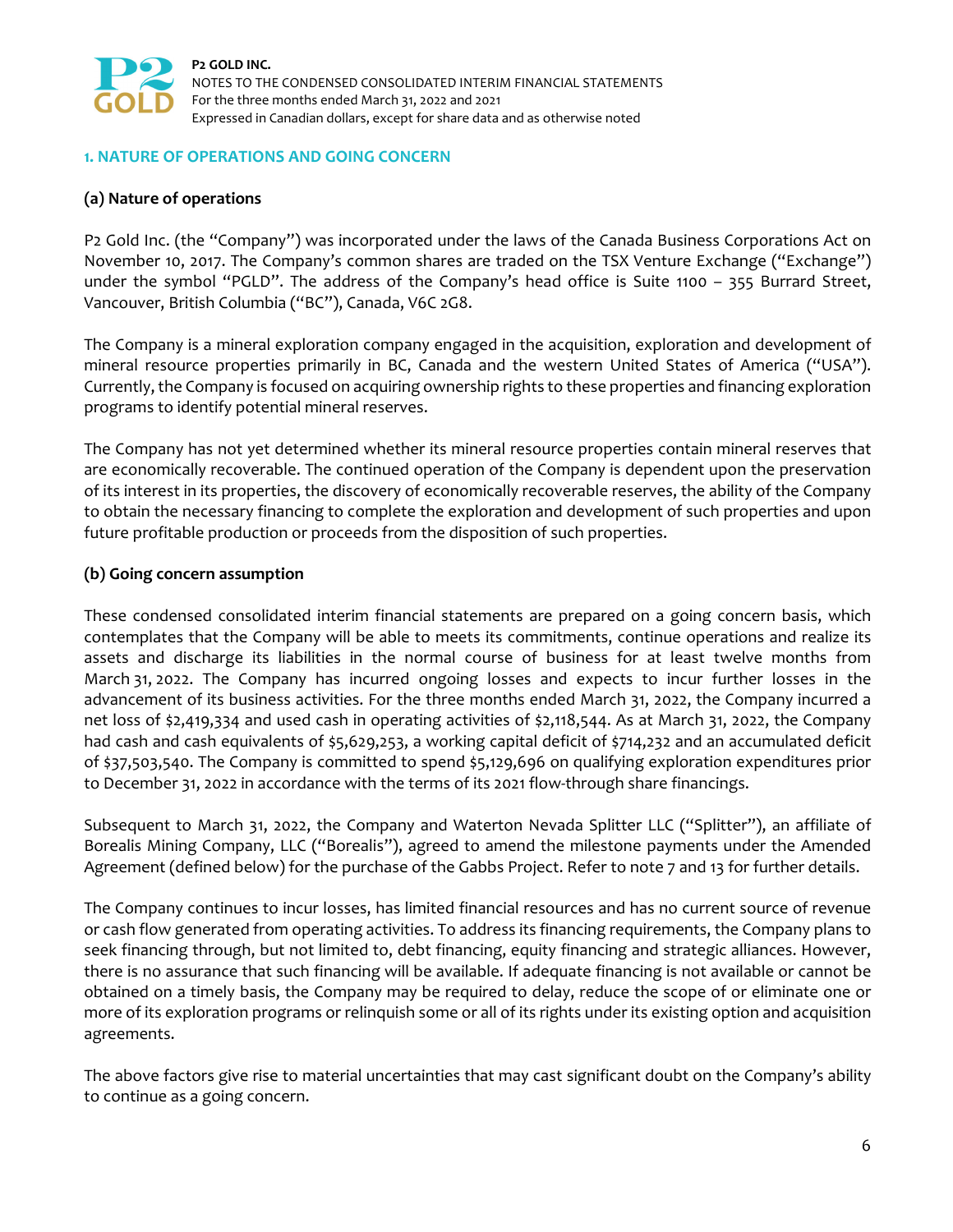

#### **1. NATURE OF OPERATIONS AND GOING CONCERN (Continued)**

If the going concern assumption were not appropriate for these condensed consolidated interim financial statements, then adjustments would be necessary to the carrying values of assets, liabilities, the reported expenses and the consolidated statement of financial position classifications used. Such adjustments could be material.

### **2. SIGNIFICANT ACCOUNTING POLICIES**

#### **(a) Statement of compliance**

These condensed consolidated interim financial statements have been prepared in accordance with International Accounting Standard 34, *Interim Financial Reporting* using accounting policies consistent with International Financial Reporting Standards as issued by the International Accounting Standards Board ("IFRS").

The Company's significant accounting policies applied in these condensed consolidated interim financial statements are the same as those disclosed in note 3 of the Company's annual consolidated financial statements as at and for the years ended December 31, 2021 and 2020. These condensed consolidated interim financial statements should be read in conjunction with the Company's most recent annual consolidated financial statements.

The functional currency of the parent company is the Canadian dollar ("CAD") and the functional currency of each of the Company's subsidiaries is the United States dollar ("USD" or "US"). The presentation currency of these condensed consolidated interim financial statements is CAD.

These condensed consolidated interim financial statements were authorized for issuance by the Board of Directors on May 12, 2022.

#### **(b) Critical accounting estimates and judgments**

The preparation of financial statements requires the use of accounting estimates. It also requires management to exercise judgment in the process of applying its accounting policies. Estimates and policy judgments are regularly evaluated and are based on management's experience and other factors, including expectations about future events that are believed to be reasonable under the circumstances. Actual results may differ from these estimates. Revisions to accounting estimates are recognized in the period in which the estimates are revised and in any future periods affected.

Aside from the ability to continue as a going concern (refer to note 1b), there are no sources of material estimation uncertainty which could result in material changes within the next twelve months on the carrying amounts of assets and liabilities.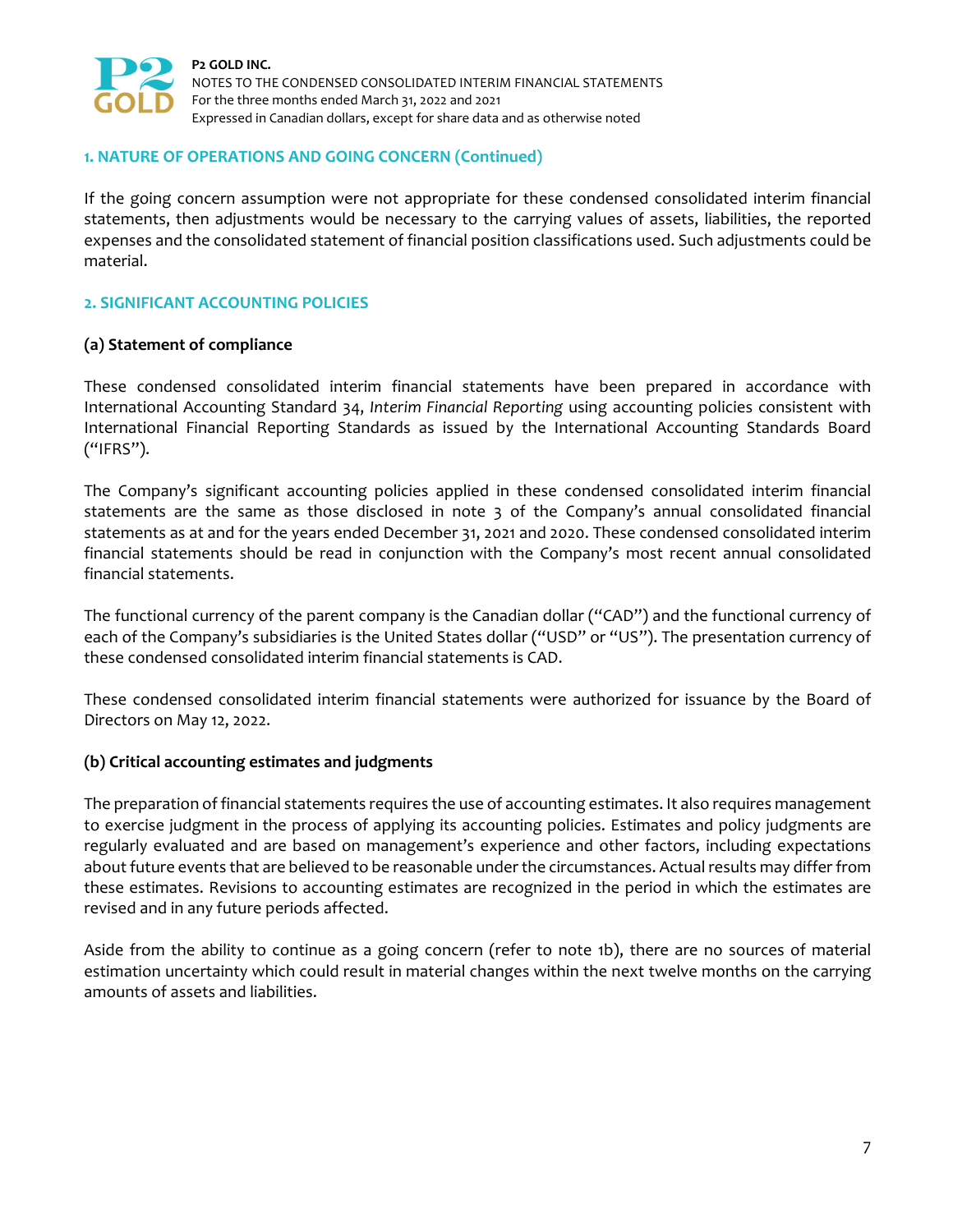

## **3. RECEIVABLES AND OTHER**

|                               | March 31, | December 31, |
|-------------------------------|-----------|--------------|
|                               | 2022      | 2021         |
| Prepaid expenses and deposits | 338,443   | 165,506      |
| Tax receivables               | 25,966    | 37,275       |
|                               | 364,409   | 202,781      |

## **4. PROPERTY, PLANT AND EQUIPMENT**

|                                 | Property, plant<br>and equipment |      | Right-of-use<br>("ROU") asset |     | Total   |
|---------------------------------|----------------------------------|------|-------------------------------|-----|---------|
| Period ended March 31, 2022     |                                  |      |                               |     |         |
| Cost                            |                                  |      |                               |     |         |
| Balance - December 31, 2021     | \$<br>$80,976$ \$                |      | $354,359$ \$                  |     | 435,335 |
| Additions                       |                                  |      |                               |     |         |
| Balance - March 31, 2022        | 80,976                           |      | 354,359                       | \$. | 435,335 |
| Accumulated depreciation        |                                  |      |                               |     |         |
| Balance - December 31, 2021     | \$<br>10,722                     | - \$ | 118,120                       | Š.  | 128,842 |
| Depreciation                    | 5,905                            |      | 29,530                        |     | 35,435  |
| Balance - March 31, 2022        | 16,627                           |      | 147,650                       | Ş   | 164,277 |
| Net book value - March 31, 2022 | 64,349                           |      | 206,709                       |     | 271,058 |

The ROU asset consists of the Company's corporate head office lease which is depreciated over the term of the lease (36 months).

# **5. ACCOUNTS PAYABLE AND ACCRUED LIABILITIES**

|                            | March 31, | December 31, |
|----------------------------|-----------|--------------|
|                            | 2022      | 2021         |
| Trade payables             | 234,689   | 386,548      |
| <b>Accrued liabilities</b> | 26,406    | 23,540       |
| Payroll liabilities        | 19,585    | 8,737        |
|                            | 280,680   | 418,825      |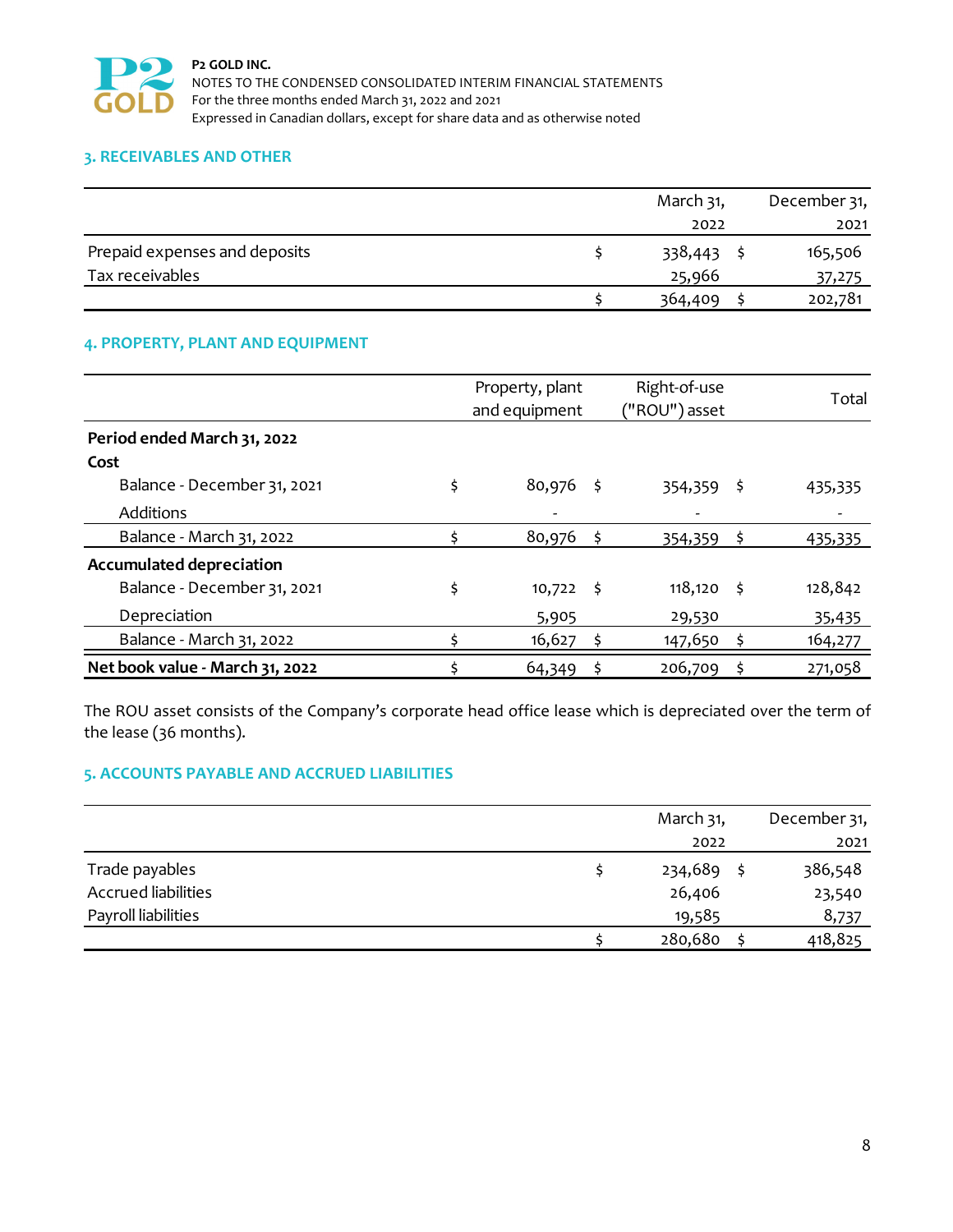

# **6. LEASE OBLIGATIONS**

As at March 31, 2022, the Company's undiscounted lease obligations consisted of the following:

|                                                  | March 31,        | December 31, |
|--------------------------------------------------|------------------|--------------|
|                                                  | 2022             | 2020         |
| Gross lease obligations - minimum lease payments |                  |              |
| 1 year                                           | \$<br>138,270 \$ | 137,432      |
| 2-3 years                                        | 105,588          | 140,784      |
|                                                  | 243,858          | 278,216      |
| Future interest expense on lease obligations     | (21,108)         | (27, 150)    |
| Total lease obligations                          | 222,750          | 251,066      |
| Current portion of lease obligations             | (121,430)        | (117,620)    |
| Non-current portion of lease obligations         | 101,320          | 133,446      |

For the three months ended March 31, 2022, interest expense on the lease obligations was \$6,042 (2021 -\$8,647). Total cash payments on lease obligations were \$34,358 (2021 – \$33,520).

#### **7. E&E EXPENDITURES**

The E&E expenditures of the Company, by property, for the three months ended March 31, 2022 and 2021 were as follows:

|                                    | For the three months ended |      |           |  |
|------------------------------------|----------------------------|------|-----------|--|
|                                    | March 31,                  |      | March 31, |  |
|                                    | 2022                       |      | 2021      |  |
| Gabbs Project                      | \$<br>1,260,085            | - \$ |           |  |
| <b>BAM Property</b>                | 189,769                    |      | 33,807    |  |
| Lost Cabin Property                | 13,108                     |      | 39,936    |  |
| <b>Silver Reef Property</b>        | 2,474                      |      | 12,780    |  |
| Natlan Property                    | 800                        |      |           |  |
| <b>Todd Creek Property</b>         | 400                        |      | 30,466    |  |
| <b>Stockade Property</b>           | -                          |      | 24,933    |  |
| <b>Timmins Property</b>            |                            |      | 34,770    |  |
| Prospective exploration properties |                            |      | 71,045    |  |
|                                    | 1,466,636                  |      | 247,737   |  |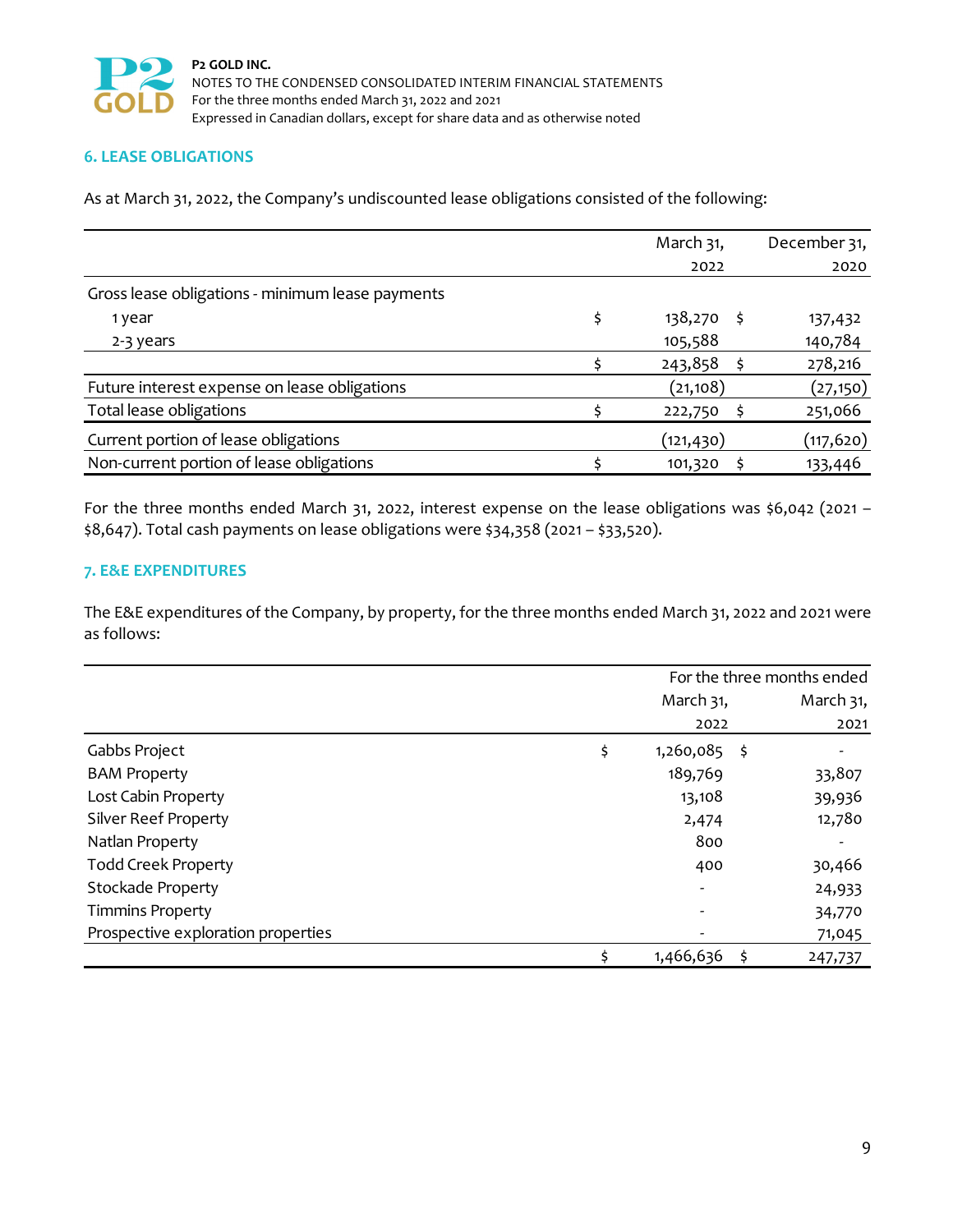

## **7. E&E EXPENDITURES (Continued)**

## **(a) Gabbs Project**

On February 22, 2021, the Company entered into an asset purchase agreement with Borealis, an indirect, wholly owned subsidiary of Waterton Precious Metals Fund II Cayman, LP ("Waterton") to acquire all the assets that comprise the Gabbs Project located on the Walker‐Lane Trend in the Fairplay Mining District of Nye County, Nevada.

On May 4, 2021, the Company and Borealis agreed to amend the terms of the asset purchase agreement ("Amended Agreement"). Under the Amended Agreement, the Company paid \$1,216,600 (US\$1,000,000) and issued 15,000,000 common shares (\$7,500,000 in fair value) in its capital to Waterton at closing of the transaction. In addition, the Company was required to pay Splitter (a) US\$4,000,000 on the twelve-month anniversary of closing and (b) US\$5,000,000 on the earlier of the announcement of results of a Preliminary Economic Assessment ("PEA") and the 24‐month anniversary of closing. Subsequent to March 31, 2022, the Company and Splitter agreed to amend the milestone payments under the Amended Agreement for the purchase of the Gabbs Project. Refer to note 13 for further details.

Borealis has reserved for itself a 2% net smelter returns royalty on production from the Gabbs Project, of which one percent may be repurchased at any time by the Company for US\$1,500,000 and the remaining one percent of which may be repurchased for US\$5,000,000.

The financial liability associated with the acquisition of the Gabbs Project was initially recognized at a fair value of US\$8,145,895, using a discount rate of 10.0%. As at March 31, 2022, the remaining amounts payable under the Amended Agreement were recorded on the statement of financial position and the Company's undiscounted acquisition liabilities consisted of the following:

|                                                                | March 31,          | December 31, |
|----------------------------------------------------------------|--------------------|--------------|
|                                                                | 2022               | 2021         |
| Gross acquisition liabilities - Gabbs Project                  |                    |              |
| 1 year                                                         | \$<br>4,998,400 \$ | 5,071,200    |
| 2-3 years                                                      | 6,248,000          | 6,339,000    |
|                                                                | 11,246,400         | 11,410,200   |
| Future accretion expense on acquisition liabilities            | (405,912)          | (606,538)    |
| Total acquisition liabilities - Gabbs Project                  | 10,840,488         | 10,803,662   |
| Current portion of acquisition liabilities - Gabbs Project     | (4,934,669)        | (4,885,095)  |
| Non-current portion of acquisition liabilities - Gabbs Project | 5,905,819          | 5,918,567    |

For the three months ended March 31, 2022, accretion of acquisition liabilities related to the Gabbs Project was \$194,469 (2021 – nil) which was recorded in the statement of loss.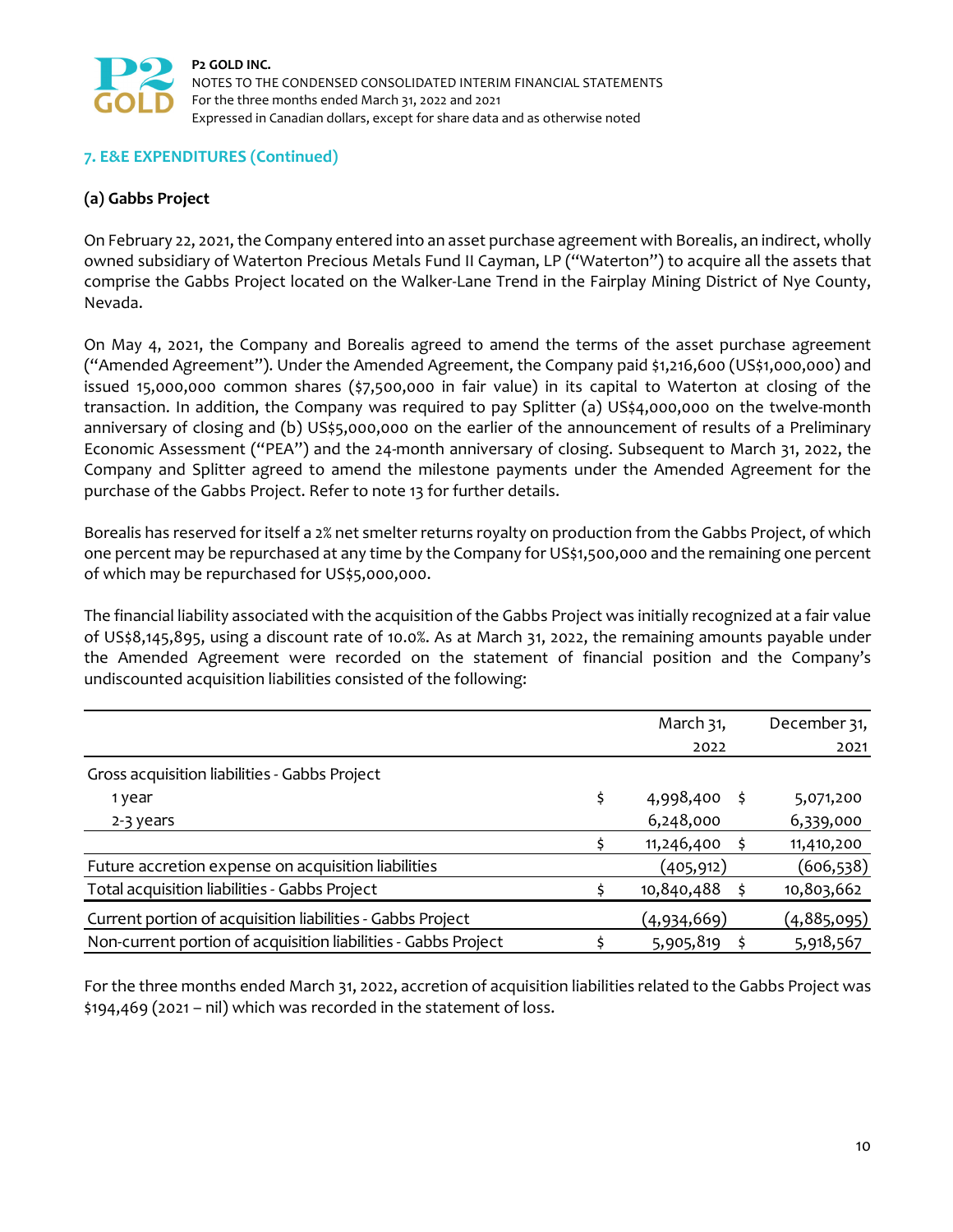

## **7. E&E EXPENDITURES (Continued)**

#### **(b) Option agreements**

For the three months ended March 31, 2022 and year ended December 31, 2021, the Company paid in cash and issued in common shares the following amounts under the option agreements for its mineral projects:

|                            | For the three months ended |               |  |                          |  |         |               | For the year ended |
|----------------------------|----------------------------|---------------|--|--------------------------|--|---------|---------------|--------------------|
|                            |                            |               |  | March 31, 2022           |  |         |               | December 31, 2021  |
|                            | Cash                       | Common        |  | Fair value of            |  | Cash    | Common        | Fair value of      |
|                            | paid                       | shares issued |  | shares issued            |  | paid    | shares issued | shares issued      |
| Lost Cabin Property        | \$<br>12,708               | ۰.            |  | $\overline{\phantom{a}}$ |  | 18,651  | ۰             |                    |
| Silver Reef Property       |                            |               |  |                          |  | 200,000 | 200,000       | 100,000            |
| <b>BAM Property</b>        |                            |               |  |                          |  | 150,000 | 200,000       | 90,000             |
| <b>Todd Creek Property</b> |                            |               |  |                          |  | 150,000 |               |                    |
| <b>Stockade Property</b>   |                            |               |  |                          |  | 25,139  |               |                    |
| Natlan Property            |                            |               |  |                          |  | 25,000  | 100,000       | 40,000             |
|                            | 12,708                     | $\sim$        |  | $\overline{\phantom{a}}$ |  | 568,790 | 500,000       | 230,000            |

*Future requirements under option agreements*

The Company has the following cash and share requirements under its existing option agreements:

| Project                             | Ownership<br>under option | Form                  | 2022                 | 2023                     | Total                  |
|-------------------------------------|---------------------------|-----------------------|----------------------|--------------------------|------------------------|
| BAM Property <sup>(1)</sup>         | 70%                       | Cash<br><b>Shares</b> | \$200,000<br>200,000 | \$550,000<br>800,000     | \$750,000<br>1,000,000 |
| Silver Reef Property <sup>(2)</sup> | 70%                       | Cash<br><b>Shares</b> | \$500,000<br>800,000 | $\overline{\phantom{0}}$ | 500,000<br>800,000     |
| Lost Cabin Property <sup>(3)</sup>  | 100%                      | Cash                  | 18,744               | 49,984                   | 68,728                 |

 $<sup>(1)</sup>$  Following exercise of the option for the BAM Property, the Company has the right for a period of 120 days to acquire the</sup> remaining 30% interest, for a total of 100%, on payment of \$7,500,000, of which, up to \$4,000,000 may be paid in shares of the Company. If the Company elects not to purchase the remaining 30% interest, the Company and the vendor shall form a joint venture, with the Company appointed the operator. In the first three years of the joint venture, if the vendor fails to sell its interest, the vendor's interest will convert to a 2% net smelter returns royalty with the Company having the opportunity to purchase the vendor's interest prior to conversion for \$7,500,000.

 $(2)$  Following exercise of the option for the Silver Reef Property, the Company has the right for a period of 120 days to acquire the remaining 30% interest, for a total of 100%, on payment of \$7,500,000, of which, up to \$4,000,000 may be paid in shares of the Company. If the Company elects not to purchase the remaining 30% interest, the Company and the vendor shall form a joint venture, with the Company appointed the operator. In the first three years of the joint venture, if the vendor fails to sell its interest, the vendor's interest will convert to a 3% net smelter returns royalty with the Company having the opportunity to purchase the vendor's interest prior to conversion for \$7,500,000.

(3) Pre-production payments of US\$20,000 are required every six months after March 10, 2023.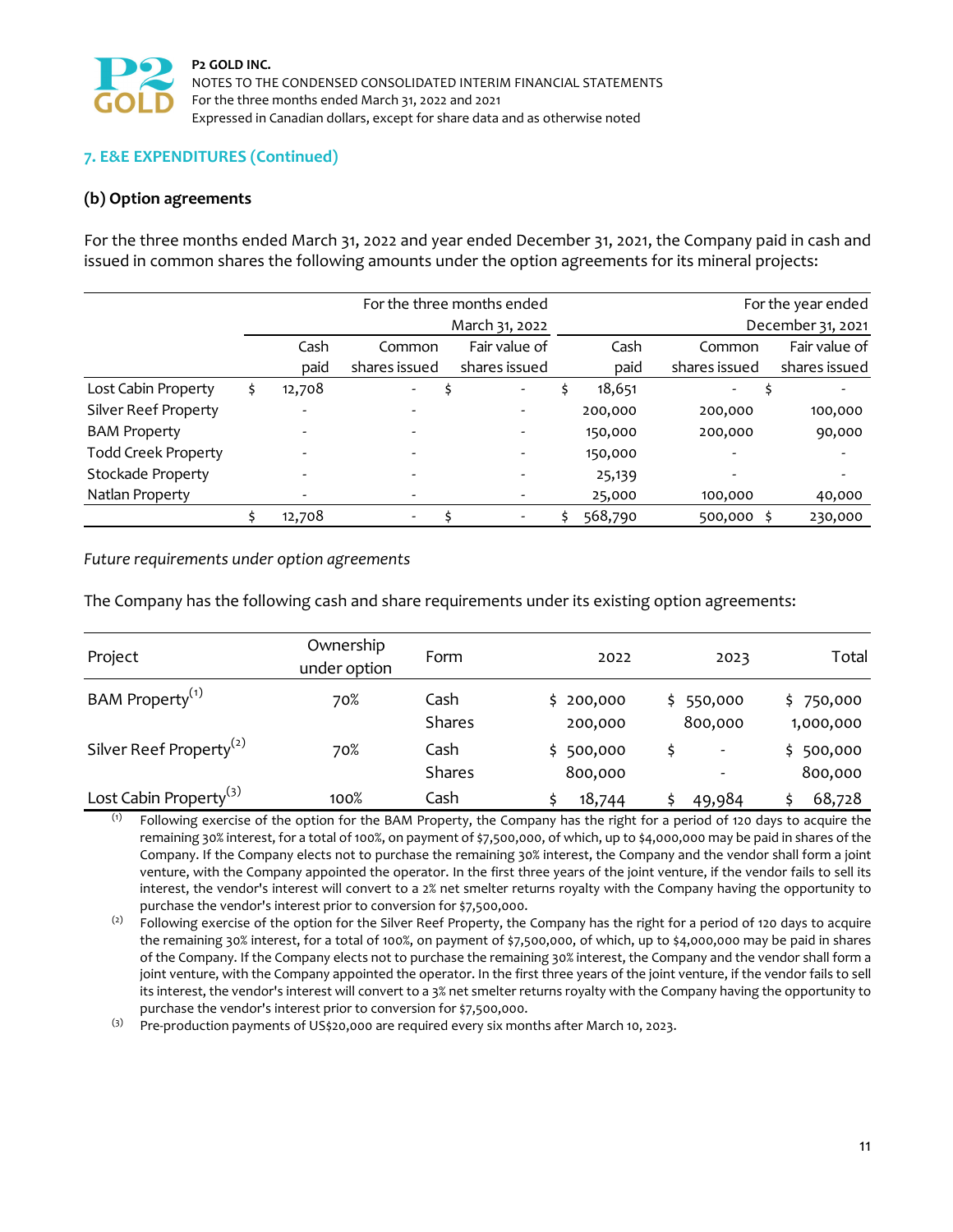

## **7. E&E EXPENDITURES (Continued)**

In addition to the cash and share requirements under the existing option agreements, there are minimum cumulative spending requirements on the properties as follows:

| Project                            | 2021    | 2022                     | 2023                     | <b>Status</b> |
|------------------------------------|---------|--------------------------|--------------------------|---------------|
| <b>BAM Property</b>                | 150,000 | 400,000                  | \$750,000                | Completed     |
| Silver Reef Property               | 250,000 | 750,000                  | 2,000,000                | In progress   |
| Lost Cabin Property <sup>(1)</sup> | 30,000  | $\overline{\phantom{0}}$ | $\overline{\phantom{0}}$ | Completed     |

(1) The spending requirements for the Lost Cabin Property are in USD. The option agreement for the Lost Cabin Property also requires a minimum of 2,000 meters of drilling in 2022, which remains in progress.

#### **(c) E&E expenditures – Nature of expense**

The E&E expenditures of the Company, by nature of expense, for the three months ended March 31, 2022 and 2021 were as follows:

|                                  | For the three months ended |    |           |  |
|----------------------------------|----------------------------|----|-----------|--|
|                                  | March 31,                  |    | March 31, |  |
|                                  | 2022                       |    | 2021      |  |
| Drilling                         | \$<br>518,472 \$           |    |           |  |
| Technical and assessment reports | 260,941                    |    | 25,994    |  |
| Geophysical and other surveys    | 145,774                    |    |           |  |
| Assays                           | 141,871                    |    |           |  |
| Salaries and benefits            | 112,213                    |    |           |  |
| Consulting                       | 79,682                     |    | 149,875   |  |
| Camp costs                       | 63,017                     |    |           |  |
| Government payments              | 42,960                     |    | 12,583    |  |
| Equipment rentals                | 42,711                     |    |           |  |
| Acquisition costs                | 33,562                     |    | 47,142    |  |
| Travel expenses                  | 17,547                     |    |           |  |
| Other E&E expenditures           | 7,886                      |    | 12,143    |  |
|                                  | 1,466,636                  | \$ | 247,737   |  |

## **8. INTEREST AND FINANCE EXPENSE**

|                                                      | For the three months ended |  |           |
|------------------------------------------------------|----------------------------|--|-----------|
|                                                      | March 31,                  |  | March 31, |
|                                                      | 2022                       |  | 2021      |
| Accretion of acquisition liabilities - Gabbs Project | 194,469                    |  |           |
| Interest expense on leases                           | 6,042                      |  | 8,647     |
|                                                      | 200,511                    |  | 8,647     |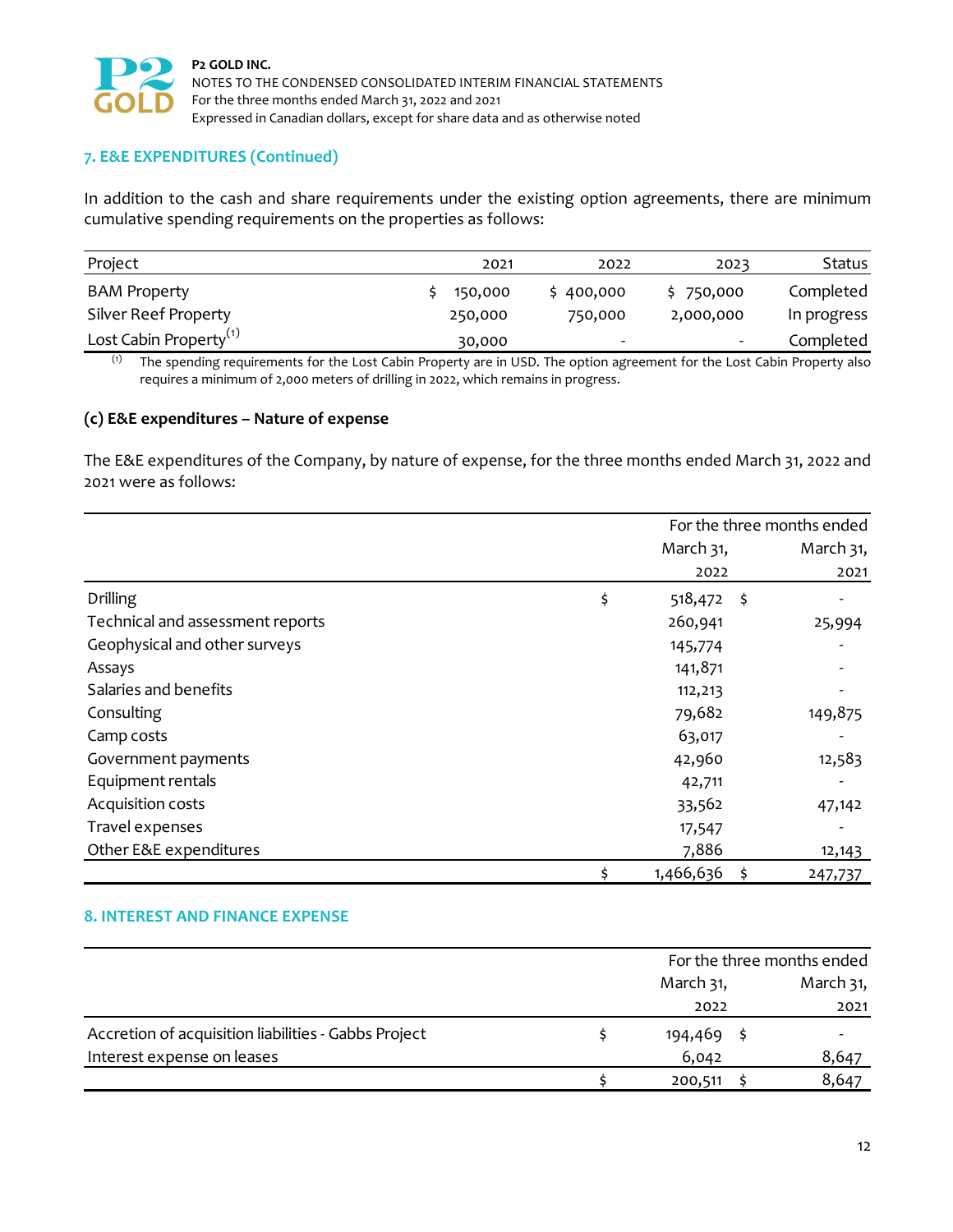

#### **9. SHARE CAPITAL AND OTHER RESERVES**

#### **(a) Share capital**

At March 31, 2022, the authorized share capital of the Company consisted of an unlimited number of common shares without par value.

#### **(b) Other reserves**

The Company's other reserves consisted of the following:

|                               | March 31, | December 31, |
|-------------------------------|-----------|--------------|
|                               | 2022      | 2021         |
| Other reserve - Share options | 2,250,724 | 1,904,342    |
| Other reserve - Warrants      | 381,293   | 381,293      |
|                               | 2,632,017 | 2,285,635    |

## **(c) Share options**

The following table summarizes the changes in share options for the three months ended March 31:

|                         | 2022              |                | 2021           |                |  |  |
|-------------------------|-------------------|----------------|----------------|----------------|--|--|
|                         |                   | Weighted       |                | Weighted       |  |  |
|                         | Number of         | average        | Number of      | average        |  |  |
|                         | share options     | exercise price | share options  | exercise price |  |  |
| Outstanding, January 1, | 4,684,166<br>- \$ | 0.50           | 2,660,000<br>Ś | 0.48           |  |  |
| Granted                 | 1,625,000         | 0.71           | 175,000        | 0.52           |  |  |
| Exercised               | (60,000)          | 0.34           | -              | -              |  |  |
| Outstanding, March 31,  | 6,249,166         | 0.55           | 2,835,000      | 0.48           |  |  |

For the options exercised during the period, the related weighted average share price at the time of exercise was \$0.65 (2021 – nil).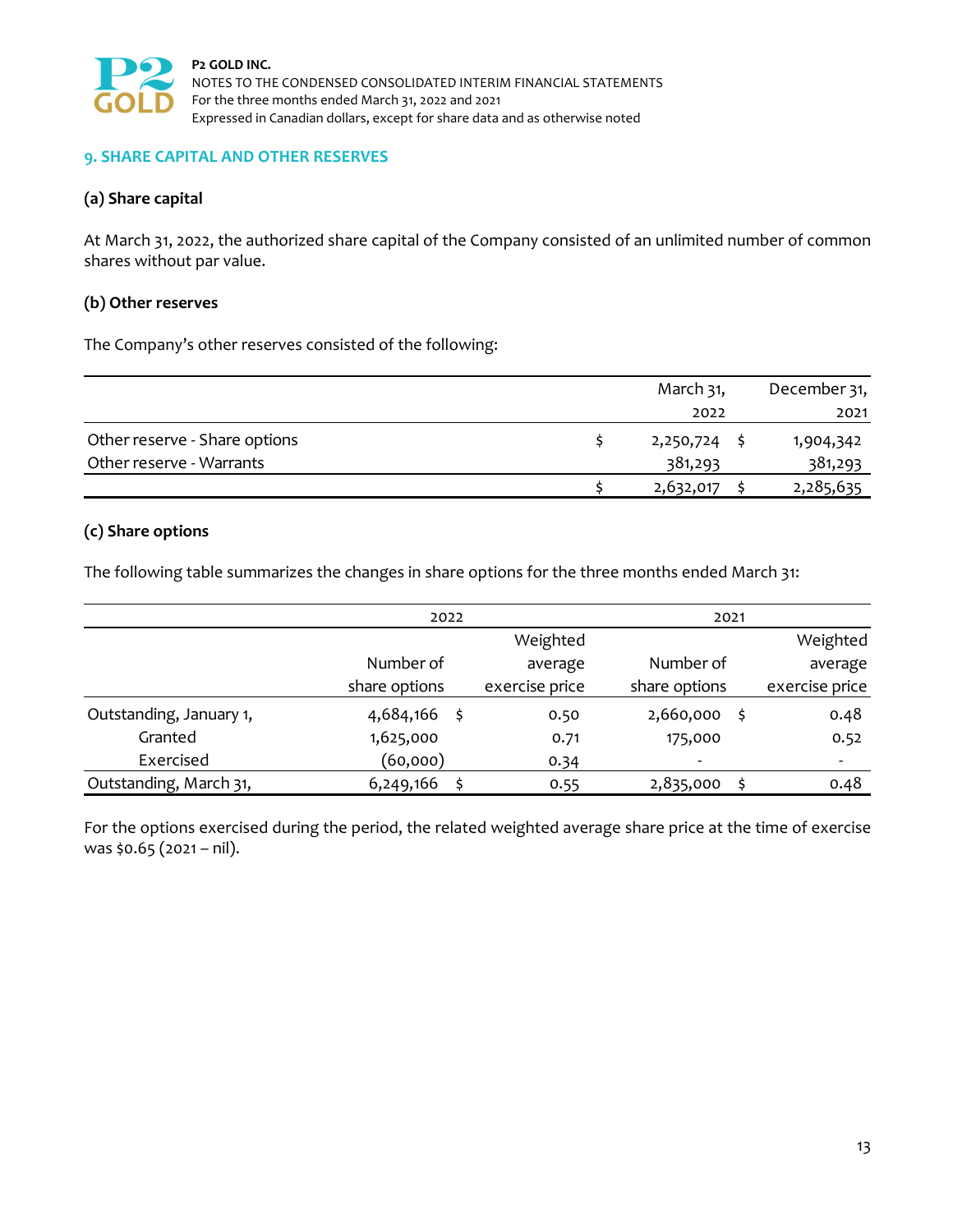

#### **9. SHARE CAPITAL AND OTHER RESERVES (Continued)**

The following table summarizes information about share options outstanding and exercisable at March 31, 2022:

|                 |               | Share options outstanding |                | Share options exercisable |  |  |
|-----------------|---------------|---------------------------|----------------|---------------------------|--|--|
|                 | Number of     | Weighted                  |                | Weighted                  |  |  |
|                 | share options | average years             | share options  | average                   |  |  |
| Exercise prices | outstanding   | to expiry                 | exercisable    | exercise price            |  |  |
| $$0.26 - $0.50$ | 1,287,500     | 0.78                      | $1,142,667$ \$ | 0.35                      |  |  |
| $$0.51 - $0.75$ | 4,961,666     | 1.29                      | 3,321,566      | 0.59                      |  |  |
|                 | 6,249,166     | 1.18                      | 4,464,233      | 0.53                      |  |  |

The total share‐based compensation expense for the three months ended March 31, 2022 was \$364,222 (2021 – \$131,316) which was expensed in the statement of loss.

The following are the weighted average assumptions used to estimate the fair value of share options granted for the three months ended March 31, 2022 and 2021 using the Black‐Scholes pricing model:

|                         | For the three months ended |           |  |
|-------------------------|----------------------------|-----------|--|
|                         | March 31,                  | March 31, |  |
|                         | 2022                       | 2021      |  |
| Expected life           | 2 years                    | 2 years   |  |
| Expected volatility     | 134.31%                    | 199.19%   |  |
| Risk-free interest rate | 1.49%                      | 0.20%     |  |
| Expected dividend yield | Nil                        | Nil       |  |
| Forfeiture rate         | Nil                        | Nil       |  |

Option pricing models require the input of subjective assumptions including the expected price volatility and expected share option life. Changes in these assumptions would have a significant impact on the fair value calculation.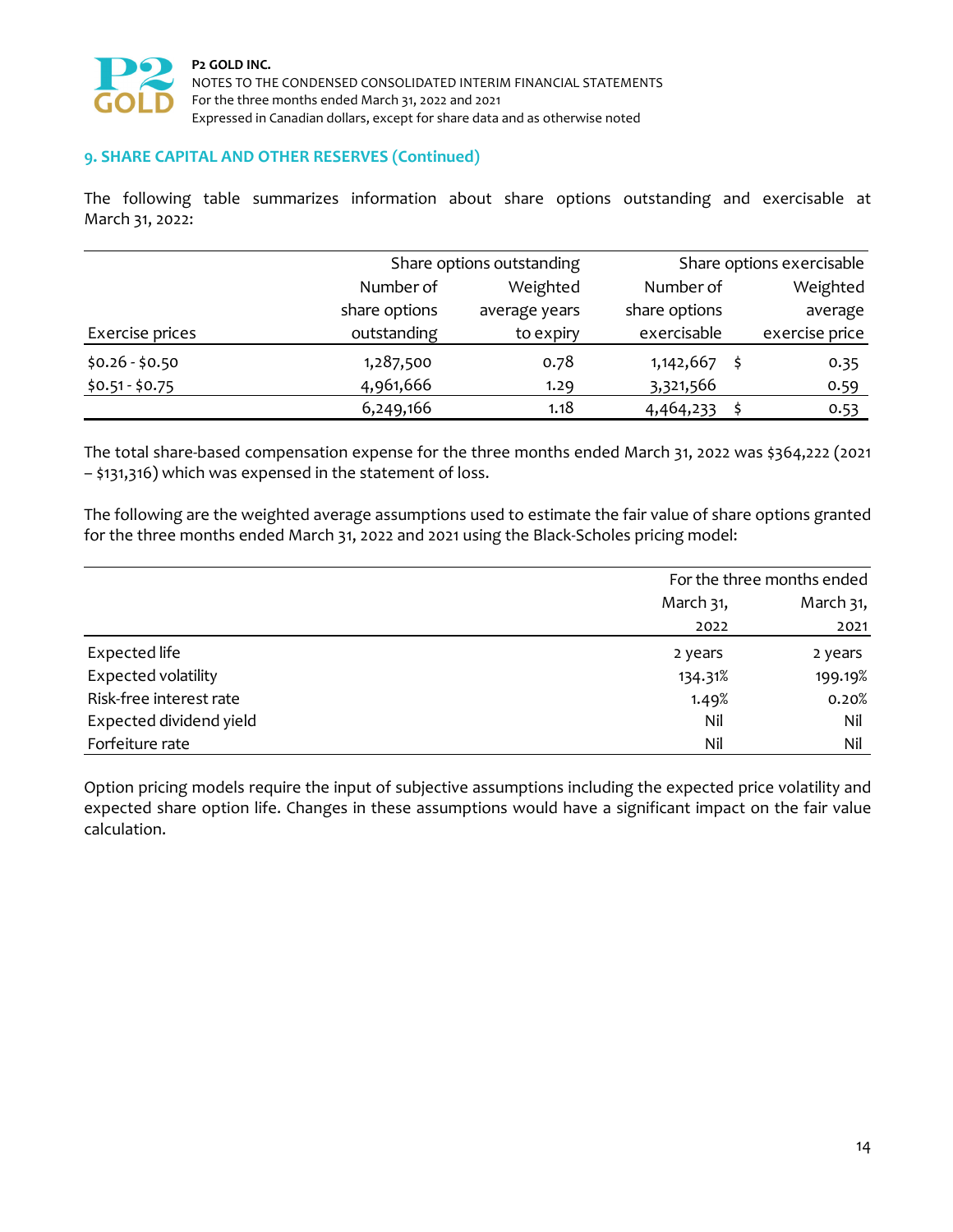

#### **9. SHARE CAPITAL AND OTHER RESERVES (Continued)**

## **(d) Warrants**

The following table summarizes the changes in warrants for the three months ended March 31:

|                                 | 2022       |                          | 2021                     |         |
|---------------------------------|------------|--------------------------|--------------------------|---------|
|                                 | Number of  | Warrant                  | Number of                | Warrant |
|                                 | warrants   | reserve                  | warrants                 | reserve |
| Outstanding, January 1,         | 31,441,832 | 381,293                  | 8,176,666                | 9,489   |
| Transactions during the period: |            |                          |                          |         |
| Warrants exercised              | (30,000)   | $\overline{\phantom{a}}$ | $\overline{\phantom{0}}$ | ۰       |
| Outstanding, March 31,          | 31,411,832 | 381,293                  | 8,176,666                | 9,489   |

At March 31, 2022, the weighted average exercise price for the outstanding warrants is \$0.83 (2021 – \$0.71).

#### **10. RELATED PARTIES**

Key management includes the Company's directors and officers including its President and Chief Executive Officer, Chief Exploration Officer, Executive Vice President and Chief Financial Officer. It also includes the Company's former directors and officers.

Directors and key management compensation:

|                                | For the three months ended |           |  |
|--------------------------------|----------------------------|-----------|--|
|                                | March 31,                  | March 31, |  |
|                                | 2022                       | 2021      |  |
| Share-based compensation       | $283,285$ \$               | 135,106   |  |
| Salaries and benefits          | 143,060                    |           |  |
| Management and consulting fees | $\overline{\phantom{0}}$   | 50,527    |  |
|                                | 426,345                    | 185,633   |  |

As at March 31, 2022, accounts payable and accrued liabilities include \$10,953 (December 31, 2021 – \$16,850) owed to two officers (December 31, 2021 – four) of the Company for reimbursement of transactions incurred in the normal course of business.

#### **11. FINANCIAL RISK MANAGEMENT**

The Company has exposure to a variety of financial risks: market risk (including currency risk and interest rate risk), credit risk and liquidity risk from its use of financial instruments.

## **(a) Market risk**

Market risk is the risk that changes in market prices, such as foreign exchange rates and interest rates will affect the Company's cash flows or value of its financial instruments.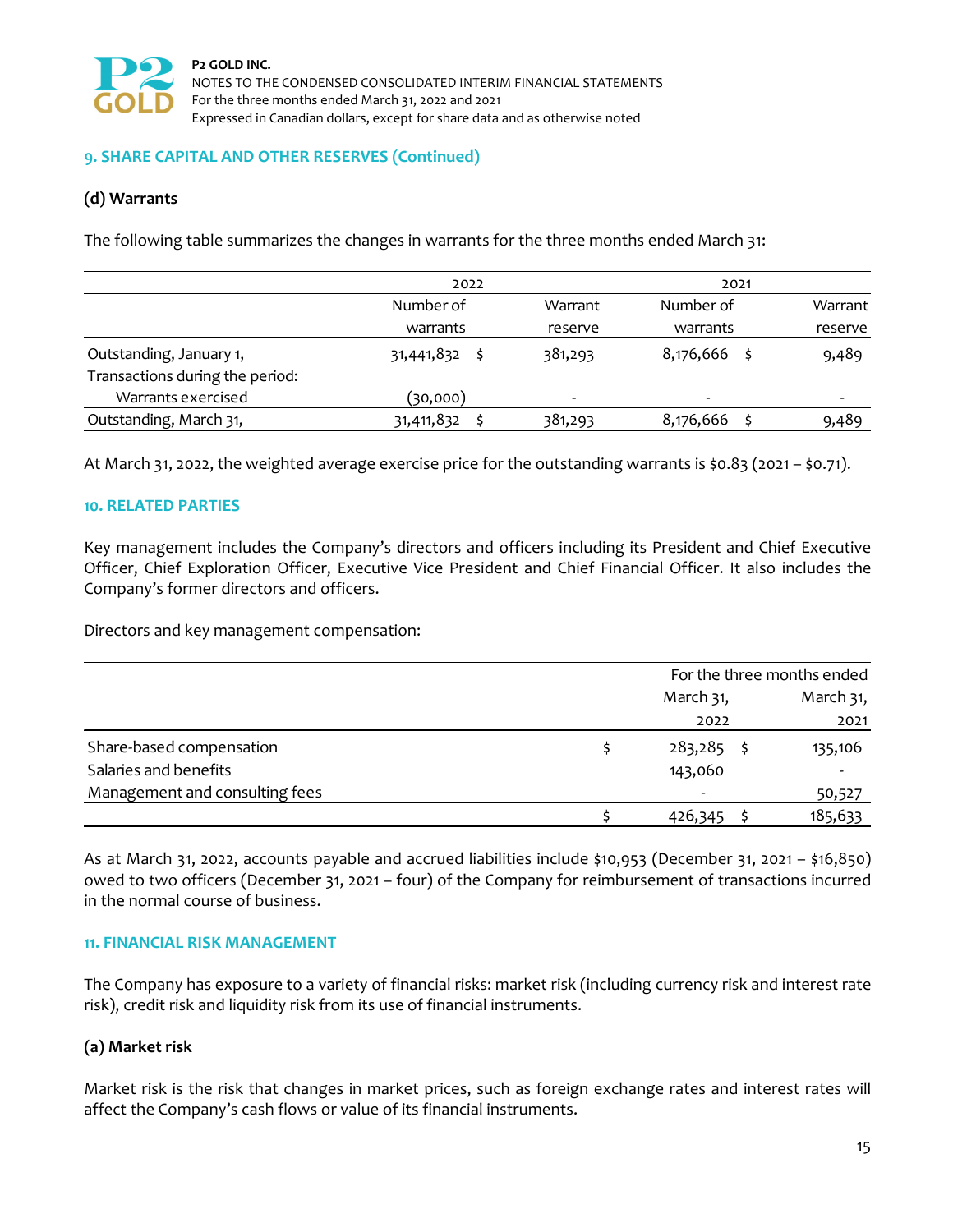

#### **11. FINANCIAL RISK MANAGEMENT (Continued)**

*(i) Currency risk*

The Company is subject to currency risk on financial instruments that are denominated in currencies that are not the same as the functional currency of the entity that holds them. Exchange gains and losses would impact the statement of loss.

The Company is exposed to currency risk through cash and cash equivalents and accounts payable and accrued liabilities held in the parent entity which are denominated in USD.

#### *(ii) Interest rate risk*

The Company is subject to interest rate risk with respect to its investments in cash and cash equivalents. The Company's current policy is to invest cash at floating rates of interest with cash reserves to be maintained in cash and cash equivalents in order to maintain liquidity. Fluctuations in interest rates when cash and cash equivalents mature impact interest and finance income earned.

## **(b) Credit risk**

Credit risk is the risk of potential loss to the Company if the counterparty to a financial instrument fails to meet its contractual obligations. The Company limits its exposure to credit risk on financial assets through investing its cash and cash equivalents with high‐credit quality financial institutions and its restricted cash is deposited with the BC Ministry of Energy, Mines and Low Carbon Innovation. Management believes there is a nominal expected credit loss associated with its financial assets.

## **(c) Liquidity risk**

Liquidity risk is the risk that the Company will not be able to meet its financial obligations as they fall due. The Company manages liquidity risk by monitoring actual and projected cash flows and matching the maturity profile of financial assets and liabilities. Cash flow forecasting is performed regularly to ensure that there is sufficient liquidity in order to meet short-term business requirements.

Refer to note 1b for further discussion regarding the Company's ability to continue as a going concern.

#### **(d) Fair value estimation**

The Company's financial assets and liabilities are initially measured and recognized according to a fair value hierarchy that prioritizes the inputs to valuation techniques used to measure fair value. The hierarchy gives the highest priority to unadjusted quoted prices in active markets for identical assets and liabilities and the lowest priority to unobservable inputs.